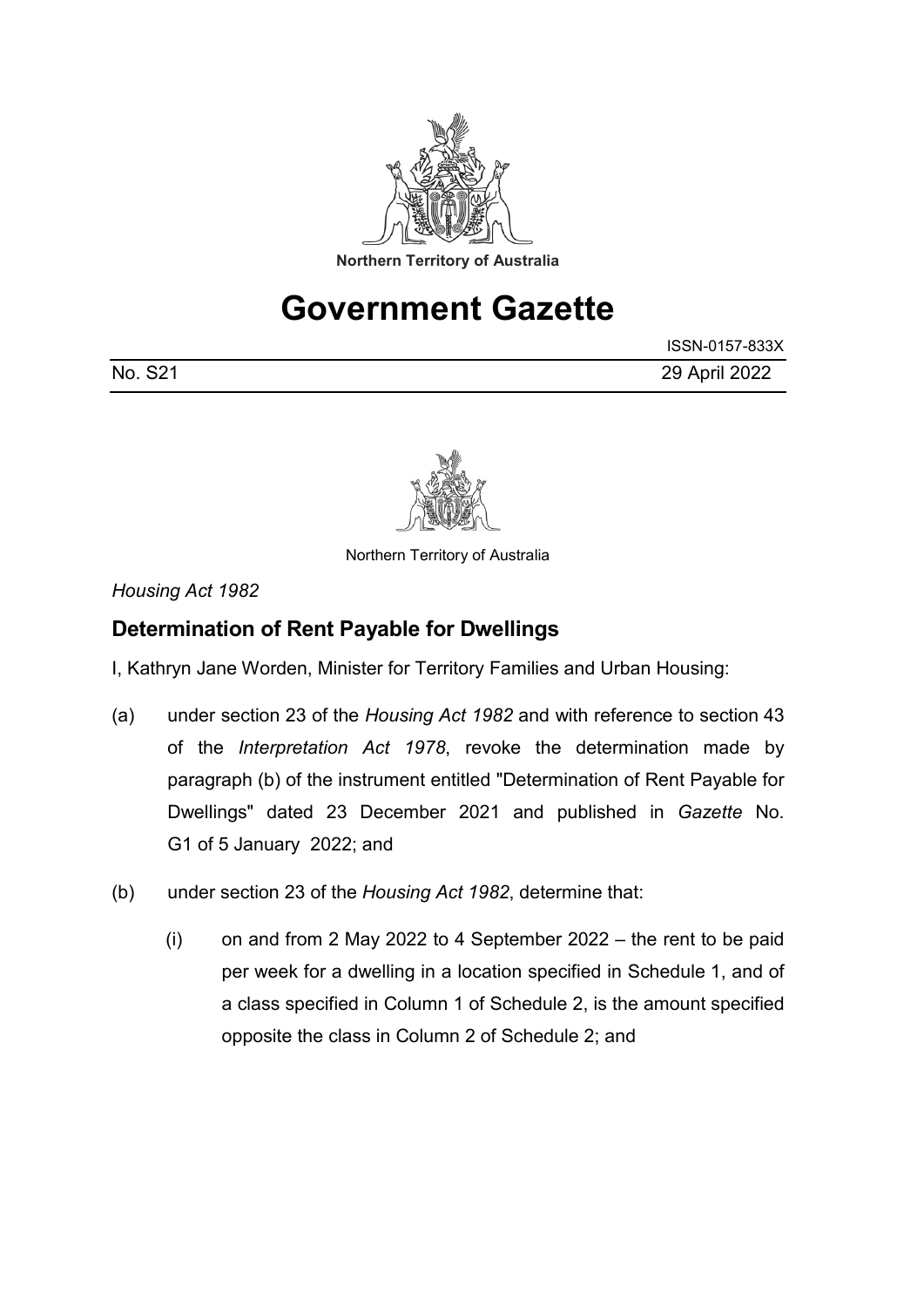(ii) on and from 5 September 2022 – the rent to be paid per week for a dwelling in a location specified in Schedule 1, and of a class specified in Column 1 of Schedule 2, is the amount specified opposite the class in Column 3 of Schedule 2.

## K. J. Worden

Minister for Territory Families and Urban Housing

Dated 27 April 2022

**Schedule 1** Acacia Larrakia Akngwertnarre (Morris Soak) Ali Curung Alpurrurulam Amanbidji Amoonguna Ampilatwatja Angurugu Anmatjere Anthelk Ewlpaye (Charles Creek) Anthepe (Drive In) Aper Alwerrknge (Palmers Camp) Areyonga Arumbera Atitjere Barunga Belyuen **Beswick Binjari** Bulla

Bulman

Canteen Creek

Ciccone

Daguragu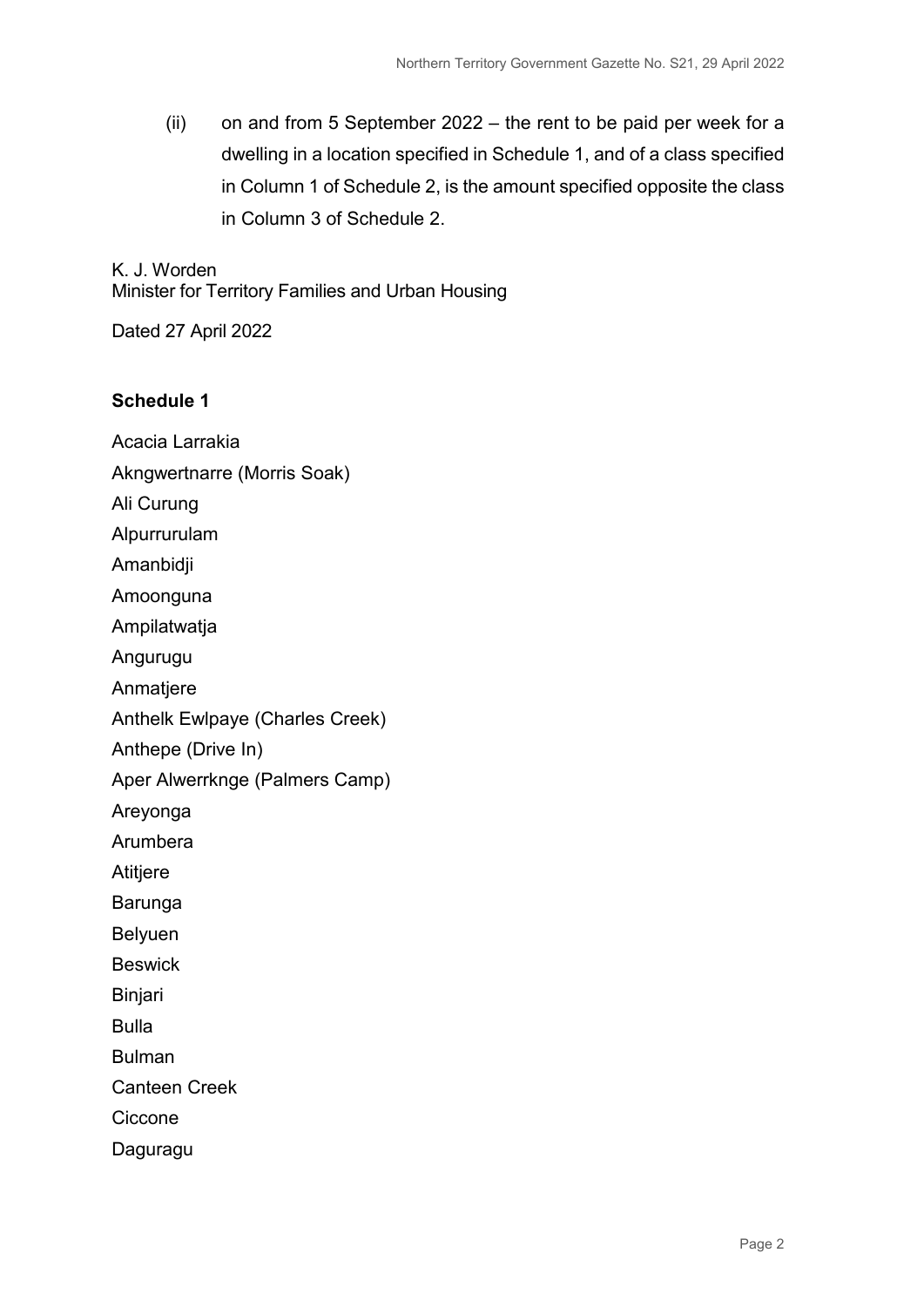Davenport Engawala Ewyenper Atwatye (Hidden Valley) Finke (Apatula) Galiwin'ku Gapuwiyak Gunbalanya Gunyangara Haasts Bluff Hermannsburg (Ntaria) Hoppy's Camp Ilperle-Tyathe (Walpiri) Ilpeye Ilpeye Ilyiperenye (Old Timers) Imangara Imanpa Inarlenge (Little Sisters) Itwiyethwenge (Bazzo's Farm) Jilkminggan Kalkarindji Kaltukatjara Kargaru Karnte Kintore Kunoth Kybrook Farm Lajamanu Laramba Larapinta Valley Maningrida Manyallaluk Marla Marla (Dump Camp) Marlinja Milikapiti Milingimbi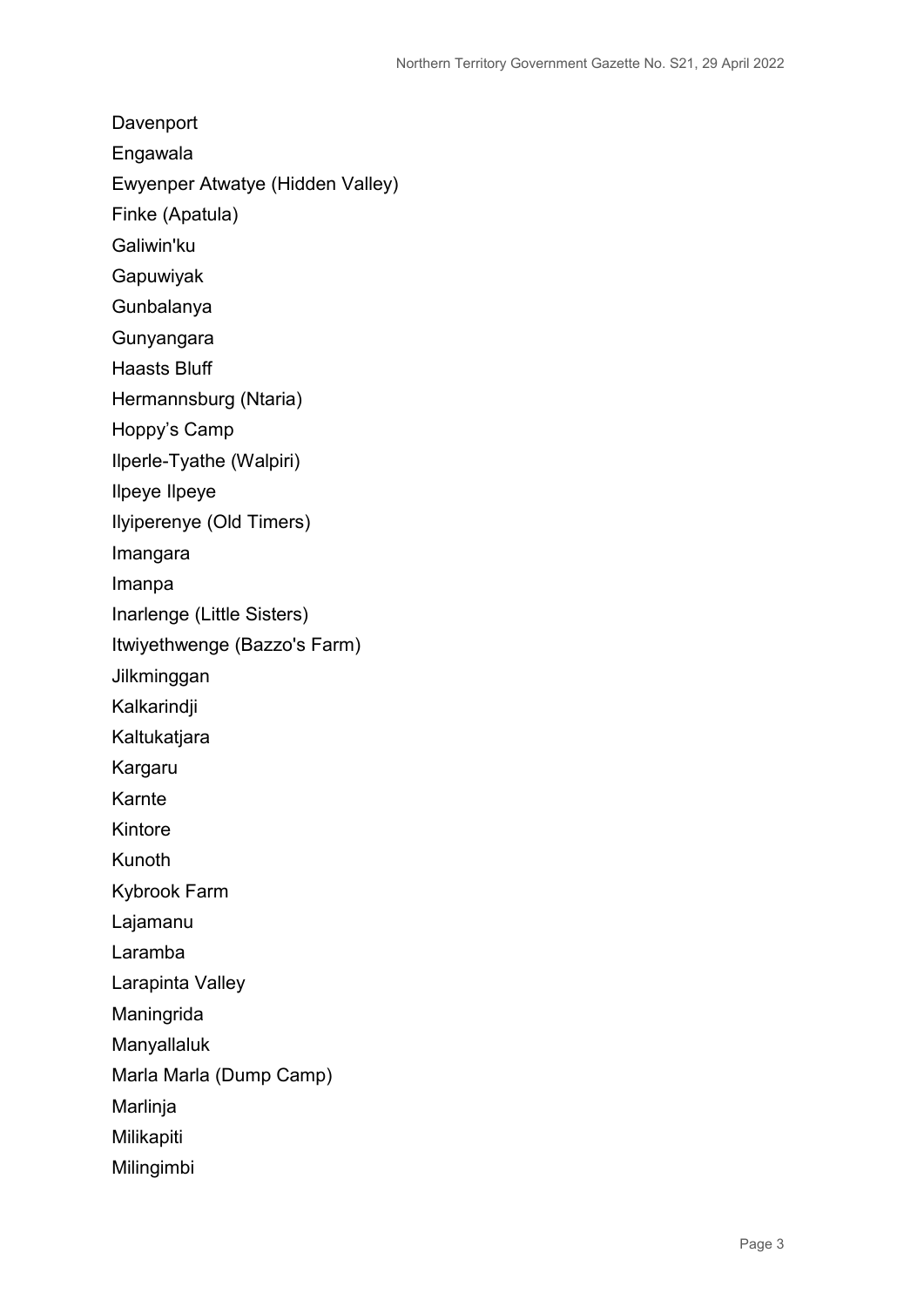Milyakburra Minjilang Minyerri Mount Liebig (Watiyamanu) Mount Nancy Mpwetyerre (Abbots Camp) Munji-Marla Mutitjulu Nama Nauiya (Nauiyu Nambiyu) New Ilparpa Ngalpa Ngalpa (Mulga) Nganmarriyanga Ngukurr North Camp (Elliott) Nturiya (Ti Tree, Ti Tree Station) Numbulwar Nyewente (Trucking Yards) Nyirripi Papunya Peppimenarti Pigeon Hole Pirlangimpi Pmara Jutunta Ramingining **Rittarangu** Robinson River Santa Teresa South Camp (Elliott) Tara **Thamarrurr Tinkarli Titjikala** Umbakumba Village Camp (Nyinkkanyunu)